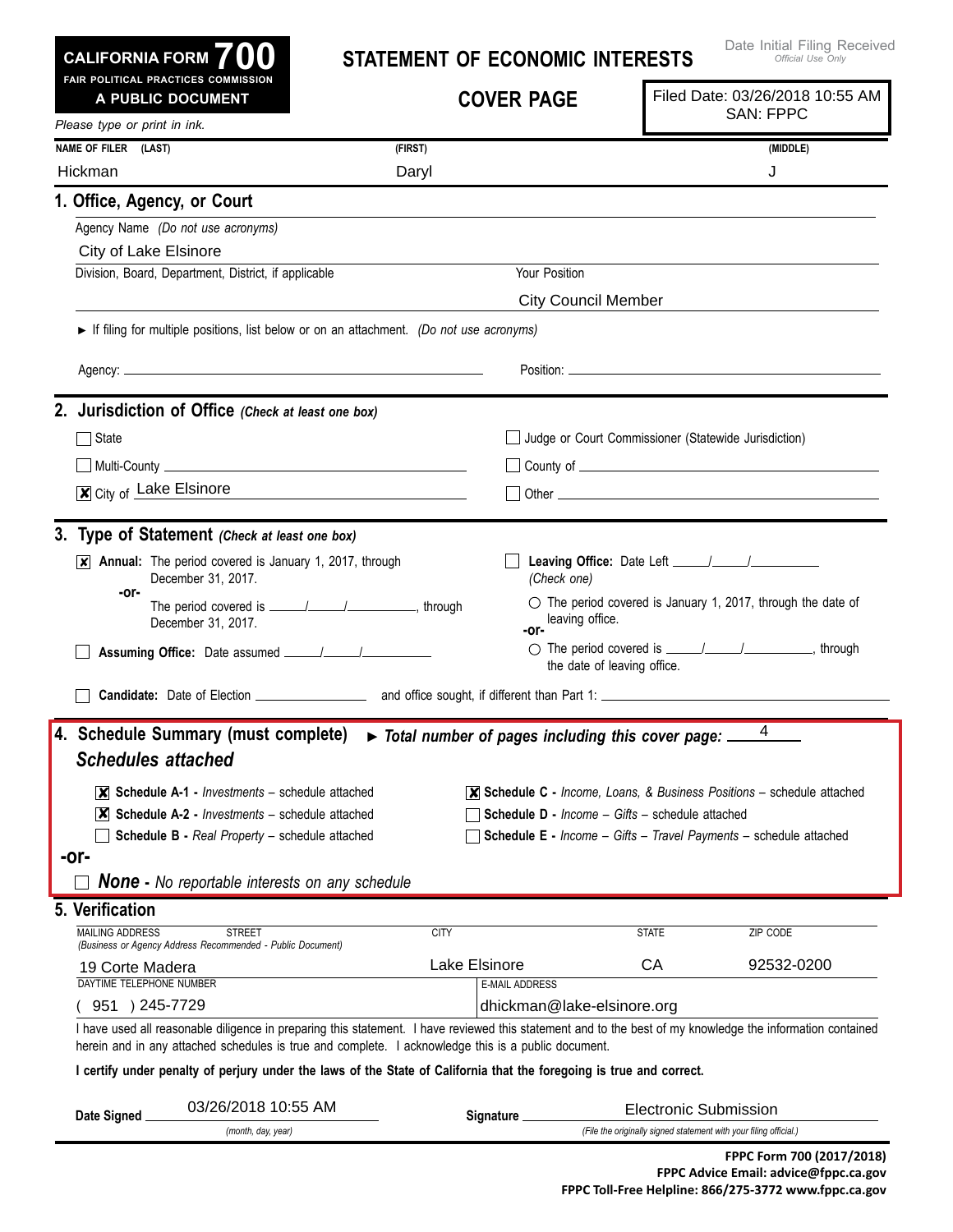### **Schedule A-1 Investments**



**700 Fair Political Practices Commission**

| Stocks, Bonds, and Other Interests |  |                                       |  |  |  |
|------------------------------------|--|---------------------------------------|--|--|--|
|                                    |  | (Ownership Interest is Less Than 10%) |  |  |  |

*Do not attach brokerage or financial statements.*

Daryl Hickman

Name

| NAME OF BUSINESS ENTITY                                                                                            | > NAME OF BUSINESS ENTITY                                                                                 |
|--------------------------------------------------------------------------------------------------------------------|-----------------------------------------------------------------------------------------------------------|
| <b>Black River Properies</b>                                                                                       |                                                                                                           |
| GENERAL DESCRIPTION OF THIS BUSINESS                                                                               | GENERAL DESCRIPTION OF THIS BUSINESS                                                                      |
| land and mineral rights                                                                                            |                                                                                                           |
| FAIR MARKET VALUE                                                                                                  | <b>FAIR MARKET VALUE</b>                                                                                  |
| $\boxed{\mathbf{X}}$ \$10,001 - \$100,000<br>\$2,000 - \$10,000                                                    | $\sqrt{$10,001 - $100,000}$<br>  \$2,000 - \$10,000                                                       |
| Over \$1,000,000<br>\$100,001 - \$1,000,000                                                                        | \$100,001 - \$1,000,000<br>    Over $$1,000,000$                                                          |
|                                                                                                                    |                                                                                                           |
| NATURE OF INVESTMENT                                                                                               | NATURE OF INVESTMENT                                                                                      |
| $\vert$ Other $\vert$<br>$ X $ Stock                                                                               | $\vert$   Other $\vert$<br>Stock                                                                          |
| (Describe)<br>Partnership ( Income Received of \$0 - \$499                                                         | (Describe)<br><b>Partnership</b> ○ Income Received of \$0 - \$499                                         |
| $\bigcirc$ Income Received of \$500 or More (Report on Schedule C)                                                 | $\bigcirc$ Income Received of \$500 or More (Report on Schedule C)                                        |
|                                                                                                                    |                                                                                                           |
| IF APPLICABLE, LIST DATE:                                                                                          | IF APPLICABLE, LIST DATE:                                                                                 |
| $\frac{1}{1}$ $\frac{17}{17}$                                                                                      | $\frac{1}{1}$ $\frac{17}{17}$<br>$\frac{1}{\sqrt{2}}$ 17                                                  |
| <b>ACQUIRED</b><br><b>DISPOSED</b>                                                                                 | <b>DISPOSED</b><br><b>ACQUIRED</b>                                                                        |
| NAME OF BUSINESS ENTITY                                                                                            | > NAME OF BUSINESS ENTITY                                                                                 |
| Morgan Stanley Dean Witter                                                                                         |                                                                                                           |
| GENERAL DESCRIPTION OF THIS BUSINESS                                                                               | GENERAL DESCRIPTION OF THIS BUSINESS                                                                      |
| <b>Broker</b>                                                                                                      |                                                                                                           |
| FAIR MARKET VALUE                                                                                                  | <b>FAIR MARKET VALUE</b>                                                                                  |
| $\sqrt{\$2,000 - $10,000\}$<br>$\sqrt{ }$ \$10,001 - \$100,000                                                     | $\frac{1}{2}$ \$10,001 - \$100,000<br>$\sqrt{\$2,000 - $10,000\}$                                         |
|                                                                                                                    | Over \$1,000,000<br>\$100,001 - \$1,000,000                                                               |
|                                                                                                                    |                                                                                                           |
| NATURE OF INVESTMENT                                                                                               | NATURE OF INVESTMENT                                                                                      |
| $\vert \bm{\mathsf{X}} \vert$ Stock<br>$\vert$ Other $\vert$<br>(Describe)                                         | Stock<br>$\vert$ Other $\vert$<br>(Describe)                                                              |
| Partnership ○ Income Received of \$0 - \$499                                                                       | Partnership ○ Income Received of \$0 - \$499                                                              |
| ◯ Income Received of \$500 or More (Report on Schedule C)                                                          | ◯ Income Received of \$500 or More (Report on Schedule C)                                                 |
| IF APPLICABLE, LIST DATE:                                                                                          | IF APPLICABLE, LIST DATE:                                                                                 |
|                                                                                                                    |                                                                                                           |
| $\prime$ $\prime$ 17                                                                                               | $\frac{1}{1}$ $\frac{17}{1}$                                                                              |
| <b>ACQUIRED</b><br><b>DISPOSED</b>                                                                                 | <b>ACQUIRED</b><br><b>DISPOSED</b>                                                                        |
| NAME OF BUSINESS ENTITY                                                                                            | > NAME OF BUSINESS ENTITY                                                                                 |
|                                                                                                                    |                                                                                                           |
| GENERAL DESCRIPTION OF THIS BUSINESS                                                                               | GENERAL DESCRIPTION OF THIS BUSINESS                                                                      |
|                                                                                                                    |                                                                                                           |
| <b>FAIR MARKET VALUE</b>                                                                                           | <b>FAIR MARKET VALUE</b>                                                                                  |
| $$2.000 - $10.000$<br>$$10,001 - $100,000$                                                                         | $$2,000 - $10,000$<br>\$10,001 - \$100,000                                                                |
| $$100,001 - $1,000,000$<br>Over \$1,000,000                                                                        | \$100,001 - \$1,000,000<br>Over \$1,000,000                                                               |
| NATURE OF INVESTMENT                                                                                               | NATURE OF INVESTMENT                                                                                      |
| Stock<br>Other                                                                                                     | Stock<br>Other                                                                                            |
| (Describe)                                                                                                         | (Describe)                                                                                                |
| Partnership $\bigcirc$ Income Received of \$0 - \$499<br>◯ Income Received of \$500 or More (Report on Schedule C) | Partnership ○ Income Received of \$0 - \$499<br>◯ Income Received of \$500 or More (Report on Schedule C) |
|                                                                                                                    |                                                                                                           |
| IF APPLICABLE, LIST DATE:                                                                                          | IF APPLICABLE, LIST DATE:                                                                                 |
| 17                                                                                                                 | 17<br>1/                                                                                                  |
| <b>DISPOSED</b><br><b>ACQUIRED</b>                                                                                 | <b>DISPOSED</b><br><b>ACQUIRED</b>                                                                        |
|                                                                                                                    |                                                                                                           |

**Comments:**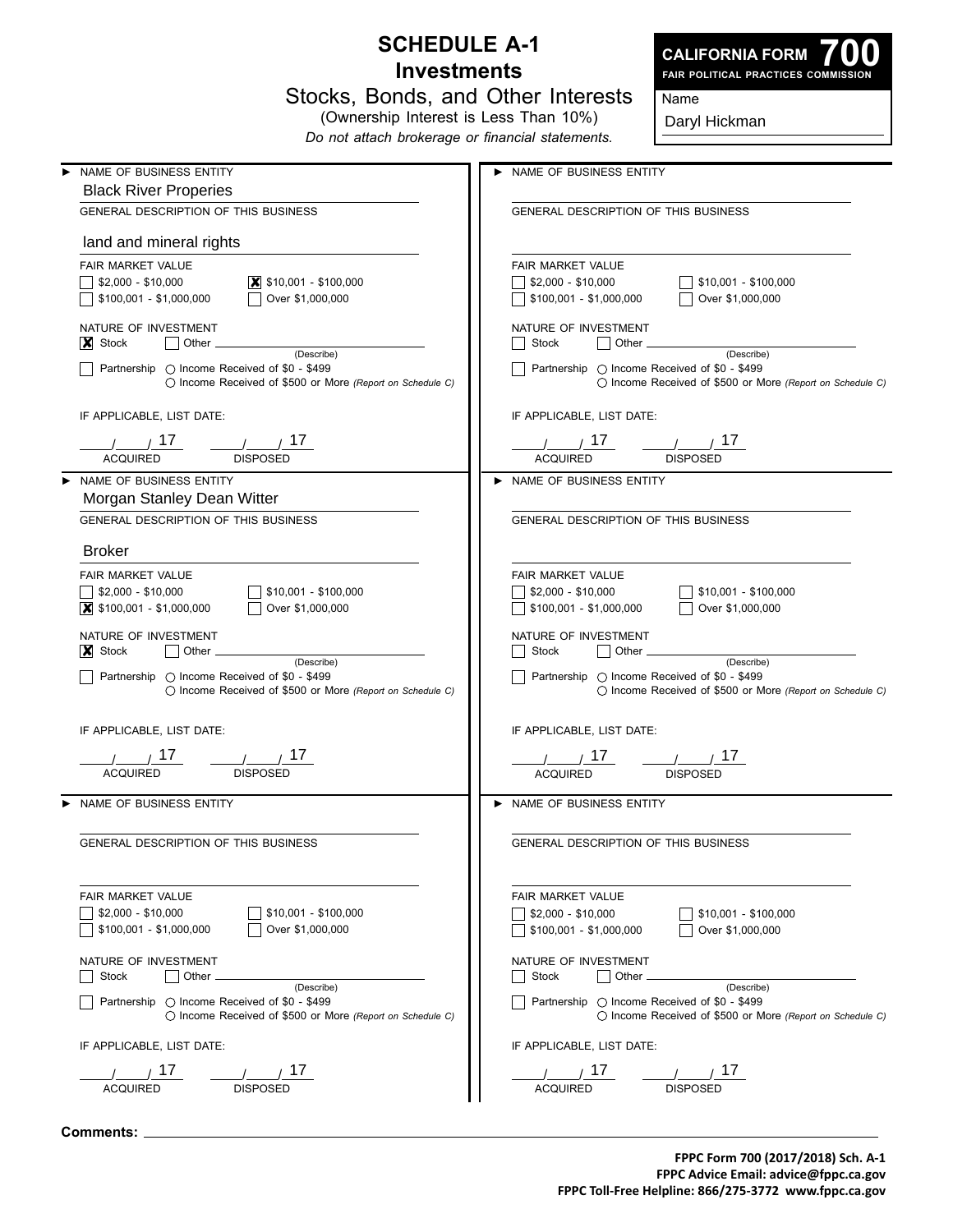# **Schedule A-2 Investments, Income, and Assets of Business Entities/Trusts**

(Ownership Interest is 10% or Greater)

Name

**CALIFORNIA FORM**

**700 Fair Political Practices Commission**

Daryl Hickman

| 1. BUSINESS ENTITY OR TRUST                                                                                                                                                                                                                                                                                                               | $\blacktriangleright$ 1. Business entity or trust                                                                                                                                                                                                                                                                                         |  |  |
|-------------------------------------------------------------------------------------------------------------------------------------------------------------------------------------------------------------------------------------------------------------------------------------------------------------------------------------------|-------------------------------------------------------------------------------------------------------------------------------------------------------------------------------------------------------------------------------------------------------------------------------------------------------------------------------------------|--|--|
| Daryl and Amy Hickman Trust                                                                                                                                                                                                                                                                                                               |                                                                                                                                                                                                                                                                                                                                           |  |  |
| Name                                                                                                                                                                                                                                                                                                                                      | Name                                                                                                                                                                                                                                                                                                                                      |  |  |
| 19 Corte Madera, Lake Elsinore, CA 92532                                                                                                                                                                                                                                                                                                  |                                                                                                                                                                                                                                                                                                                                           |  |  |
| Address (Business Address Acceptable)                                                                                                                                                                                                                                                                                                     | Address (Business Address Acceptable)                                                                                                                                                                                                                                                                                                     |  |  |
| Check one<br>$\boxed{\mathbf{X}}$ Trust, go to 2<br>Business Entity, complete the box, then go to 2                                                                                                                                                                                                                                       | Check one<br>Trust, go to 2 Business Entity, complete the box, then go to 2                                                                                                                                                                                                                                                               |  |  |
| GENERAL DESCRIPTION OF THIS BUSINESS                                                                                                                                                                                                                                                                                                      | GENERAL DESCRIPTION OF THIS BUSINESS                                                                                                                                                                                                                                                                                                      |  |  |
|                                                                                                                                                                                                                                                                                                                                           |                                                                                                                                                                                                                                                                                                                                           |  |  |
| IF APPLICABLE, LIST DATE:<br>FAIR MARKET VALUE<br>$$0 - $1,999$<br>1/17<br>$\frac{1}{\sqrt{17}}$<br>\$2,000 - \$10,000<br><b>DISPOSED</b><br><b>ACQUIRED</b><br>$$10,001 - $100,000$<br>$$100,001 - $1,000,000$<br>Over \$1,000,000<br>NATURE OF INVESTMENT<br>Partnership Sole Proprietorship<br>Other                                   | IF APPLICABLE, LIST DATE:<br>FAIR MARKET VALUE<br>$$0 - $1,999$<br>$\frac{1}{1}$ $\frac{17}{1}$<br>$\frac{1}{1}$ $\frac{17}{17}$<br>\$2,000 - \$10,000<br><b>ACQUIRED</b><br><b>DISPOSED</b><br>\$10,001 - \$100,000<br>$$100,001 - $1,000,000$<br>Over \$1,000,000<br>NATURE OF INVESTMENT<br>Partnership   Sole Proprietorship<br>Other |  |  |
|                                                                                                                                                                                                                                                                                                                                           | YOUR BUSINESS POSITION                                                                                                                                                                                                                                                                                                                    |  |  |
| 2. IDENTIFY THE GROSS INCOME RECEIVED (INCLUDE YOUR PRO RATA                                                                                                                                                                                                                                                                              | > 2. IDENTIFY THE GROSS INCOME RECEIVED (INCLUDE YOUR PRO RATA                                                                                                                                                                                                                                                                            |  |  |
| SHARE OF THE GROSS INCOME TO THE ENTITY/TRUST)<br>$\sqrt{ }$ \$10,001 - \$100,000<br>$$0 - $499$<br>OVER \$100,000<br>$$500 - $1,000$<br>$\vert$ \$1,001 - \$10,000<br>> 3. LIST THE NAME OF EACH REPORTABLE SINGLE SOURCE OF<br>INCOME OF \$10,000 OR MORE (Attach a separate sheet if necessary.)<br>X None<br>Names listed below<br>or | SHARE OF THE GROSS INCOME TO THE ENTITY/TRUST)<br>$$10,001 - $100,000$<br>$$0 - $499$<br>OVER \$100,000<br>$$500 - $1,000$<br>$$1,001 - $10,000$<br>> 3. LIST THE NAME OF EACH REPORTABLE SINGLE SOURCE OF<br>INCOME OF \$10,000 OR MORE (Attach a separate sheet if necessary.)<br>Names listed below<br>None or                         |  |  |
| $\blacktriangleright$ 4. INVESTMENTS AND INTERESTS IN REAL PROPERTY HELD OR<br>LEASED BY THE BUSINESS ENTITY OR TRUST<br>Check one box:<br><b>X</b> INVESTMENT<br>REAL PROPERTY                                                                                                                                                           | A. INVESTMENTS AND INTERESTS IN REAL PROPERTY HELD OR<br>LEASED BY THE BUSINESS ENTITY OR TRUST<br>Check one box:<br><b>INVESTMENT</b><br>REAL PROPERTY                                                                                                                                                                                   |  |  |
| <b>Trust Company Of America</b>                                                                                                                                                                                                                                                                                                           |                                                                                                                                                                                                                                                                                                                                           |  |  |
| Name of Business Entity, if Investment, or<br>Assessor's Parcel Number or Street Address of Real Property<br>Englewood, CO 80155                                                                                                                                                                                                          | Name of Business Entity, if Investment, or<br>Assessor's Parcel Number or Street Address of Real Property                                                                                                                                                                                                                                 |  |  |
| Description of Business Activity or<br>City or Other Precise Location of Real Property                                                                                                                                                                                                                                                    | Description of Business Activity or<br>City or Other Precise Location of Real Property                                                                                                                                                                                                                                                    |  |  |
| FAIR MARKET VALUE<br>IF APPLICABLE, LIST DATE:<br>$$2,000 - $10,000$<br>17<br>17<br>\$10.001 - \$100.000<br><b>ACQUIRED</b><br><b>DISPOSED</b><br>\$100,001 - \$1,000,000<br> X<br>Over \$1,000,000                                                                                                                                       | <b>FAIR MARKET VALUE</b><br>IF APPLICABLE, LIST DATE:<br>$$2,000 - $10,000$<br>17<br>1/<br>$$10,001 - $100,000$<br><b>DISPOSED</b><br><b>ACQUIRED</b><br>$$100,001 - $1,000,000$<br>Over \$1,000,000                                                                                                                                      |  |  |
| NATURE OF INTEREST<br>Stock<br>$ \mathbf{X} $ Partnership<br>Property Ownership/Deed of Trust                                                                                                                                                                                                                                             | NATURE OF INTEREST<br>Stock<br>Partnership<br>Property Ownership/Deed of Trust<br>$\Box$                                                                                                                                                                                                                                                  |  |  |
| Other $\overline{\phantom{0}}$<br>Leasehold<br>Yrs. remaining                                                                                                                                                                                                                                                                             | Leasehold<br>Other _<br>Yrs. remaining                                                                                                                                                                                                                                                                                                    |  |  |
| Check box if additional schedules reporting investments or real property<br>are attached                                                                                                                                                                                                                                                  | Check box if additional schedules reporting investments or real property<br>are attached                                                                                                                                                                                                                                                  |  |  |

**FPPC Form 700 (2017/2018) Sch. A-2 FPPC Advice Email: advice@fppc.ca.gov FPPC Toll-Free Helpline: 866/275-3772 www.fppc.ca.gov**